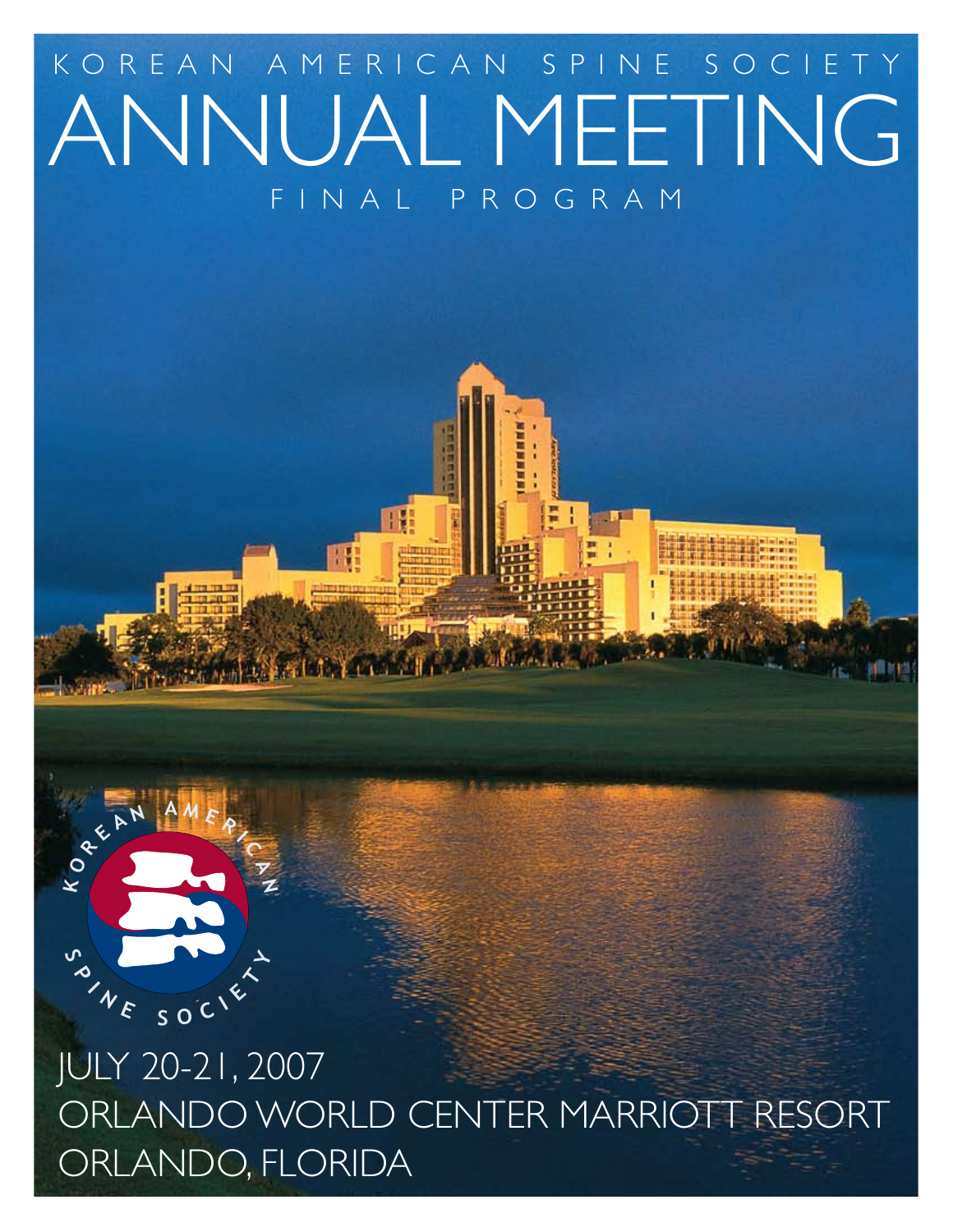# **Dear Spine Care Professionals:**

On behalf of the Korean American Spine Society (KASS) Program Committee we welcome you to our second Annual Meeting in sunny Orlando, Florida! The founding surgeons, Casey K. Lee, MD, Howard An, MD, Hae-Dong Jho, MD, PhD, Hyun Bae, MD, William Choi, MD, S. Tim Yoon, MD, PhD and Kee D. Kim, MD formed KASS to share their passion for spine care and promote and share their passion for their culture. KASS' mission is to further spine care through social, academic and cultural exchange.

We hope you will find our second meeting to be exciting and informative!

John M. Rhee, MD *Program Co-chairman*

Jon Park, MD *Program Co-chairman*

### **Audience**

This meeting is designed for orthopedic surgeons and neurosurgeons who are of Korean-American descent with an abiding interest in spine care.

#### **Meeting Objectives**

Upon the completion of this meeting, participants should be able to:

- Consider various options in the treatment of patients with single-level degenerative spondylolisthesis and discogenic low back pain.
- Compare different treatment options for complex cervical spine cases such as osteotomies, occipitocervical fusion and cervical tumors.
- Describe common and uncommon complications associated with cervical spine surgery.
- Identify future trends in spine surgery.
- Consider various options in the treatment of patients with single-level myelopathy and radiculopathy in the cervical spine.
- Cite information on complex spine surgery topics.

This Program contains confirmed program content, faculty and presenters as of July 1, 2007. Any further changes to this Program will be announced at the beginning of the session.

#### **Continuing Medical Education (CME) Credit**

This activity has been planned and implemented in accordance with the Essentials and Standards of the Accreditation Council for Continuing Medical Education (ACCME) by the Korean American Spine Society. The North American Spine Society (NASS) is responsible for administering the credit for this meeting and is accredited **with commendation** by the ACCME to provide continuing medical education for physicians and takes responsibility for the content, quality and scientific integrity of this CME activity.

NASS designates this educational activity for a maximum of 7.5 *AMA PRA Category 1 Credits*™. Physicians should only claim credit commensurate with the extent of their participation in the activity.

The American Medical Association has determined that physicians not licensed in the U.S. who participate in this CME activity are eligible for *AMA PRA Category 1 Credits*™.

The AANS attests that this educational activity has been recognized for co-sponsored endorsement for 7.5 *AMA PRA Category 1 CME Credit(s)*TM of the AANS' Continuing Education Award in Neurosurgery.

#### **Disclaimer**

The material presented at this meeting is made available by KASS for educational purposes only. The material is not intended to represent the only, nor necessarily the best, method or procedure appropriate for the medical situations discussed. It is intended to present an approach, view, statement or opinion of the faculty, which may be helpful to others who face similar situations.

KASS disclaims any and all liability for injury or other damages resulting to any individual attending the meeting, and for all claims which may arise out of the use of the techniques demonstrated therein by such individuals, whether these claims shall be asserted by physicians or any other person.

#### **corporate support acknowledgement**

KASS thanks the following corporate supporters for their generous contributions:

**Abbott Spine LDR Spine Biomet Spine Stryker Blackstone Medical, Inc. Zimmer Spine Kyphon Inc.**

### **opening reception**

The Welcome Reception and dinner will be held Friday, July 20, from 7:30-10:30 p.m. in the Grand Cayman/Puerto Rico Room.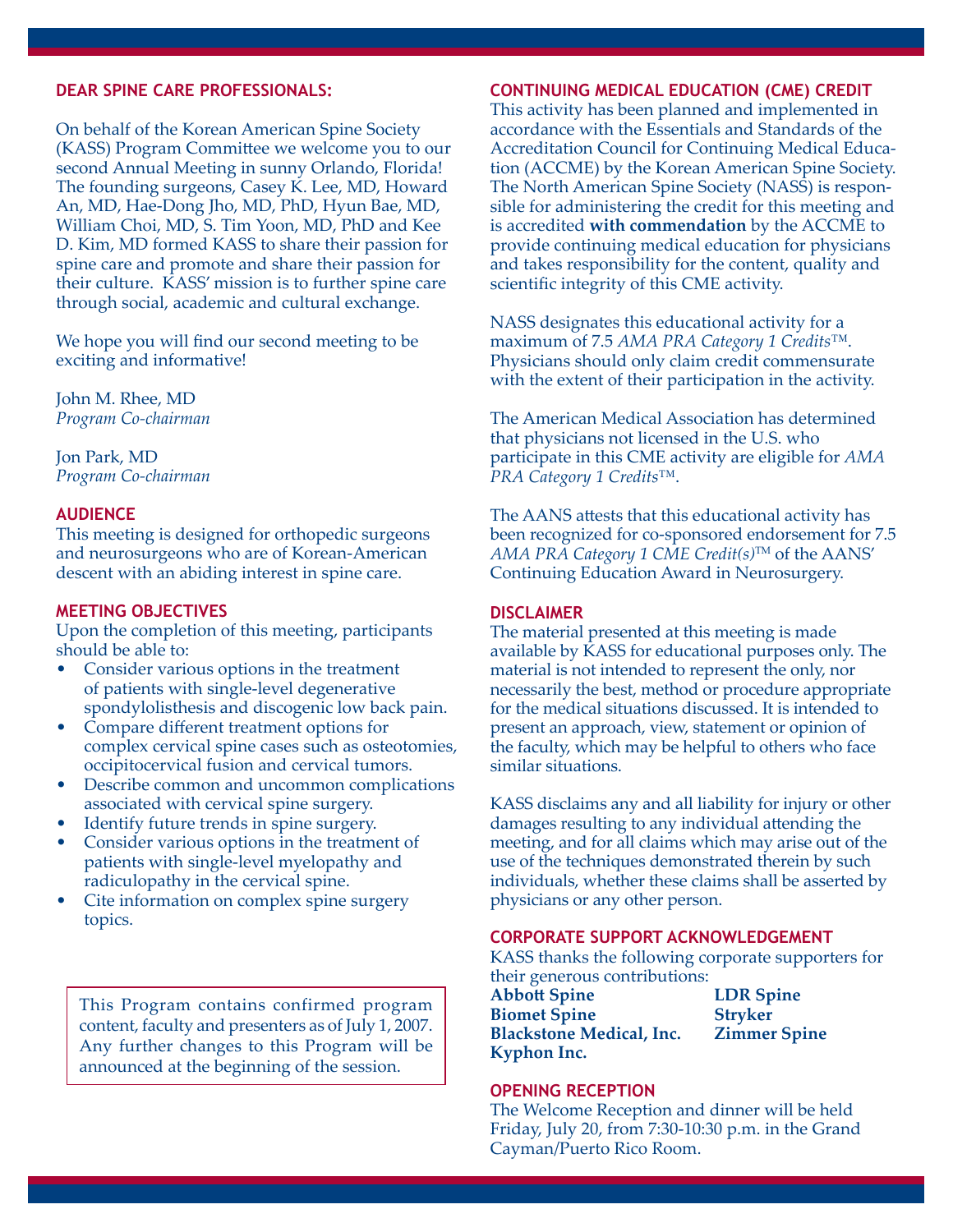**All educational sessions will take place in the Aruba-Bahamas Room and all meal functions will take place in the Grand Cayman/Puerto Rico room.**

# **Friday, JULY 20**

**12:30 p.m. Registration and Lunch**

**1:30 p.m. Welcome and Introduction**  Casey K. Lee, MD

# **1:40–2:35 p.m.**

**Single-level (Gr. I-II) Degenerative Spondylolisthesis** Moderators: Mark Chang, MD; John Rhee, MD

#### **1:40 p.m.**

**Decompression Only—This is Really Minimally Invasive but Maximally Beneficial Most of the Time**

Speaker: Hae-Dong Jho, MD, PhD *FDA Device/Drug Status: This presentation does not discuss or include any applicable devices or drugs.*

#### **1:50 p.m.**

# **MIS TLIF—Why it is Not Just a Fad but the Real Deal**

Speaker: Jin Hwan Kim, MD *FDA Device/Drug Status: This presentation does not discuss or include any applicable devices or drugs.*

#### **2:00 p.m.**

# **Open Posterolateral Fusion—Why the Old Standard is Still the Gold Standard**

Speaker: James Mok, MD *FDA Device/Drug Status: This presentation does not discuss or include any applicable devices or drugs.*

#### **2:10 p.m.**

## **Open PLIF or TLIF—Why Maximally Invasive is Best**

Speaker: S. Tim Yoon, MD, PhD *FDA Device/Drug Status: This presentation does not discuss or include any applicable devices or drugs.* 

# **2:20 p.m.**

**Discussion**

#### **2:35–3:25 p.m.**

**Single Level Discogenic LBP** Moderator: Paul Cho, MD

#### **2:35 p.m.**

**Why I Prefer the Posterior Approach** Speaker: Casey K. Lee, MD *FDA Device/Drug Status: This presentation does not discuss or include any applicable devices or drugs.* 

#### **2:45 p.m. Why I Prefer ALIF**

Speaker: Charles Cha, MD *FDA Device/Drug Status: This presentation does not discuss or include any applicable devices or drugs.*

#### **2:55 p.m.**

# **Why I Prefer Total Disc Replacement** Speaker: Hyun Bae, MD

*FDA Device/Drug Status: Not available at time of printing.*

# **3:05 p.m.**

**Why I Never Operate on these People**  Speaker: Jung U. Yoo, MD *FDA Device/Drug Status: Not available at time of printing.*

#### **3:15 p.m. Discussion**

# **3:30–3:45 p.m.**

# **Surgical Management of Syringomyelia with Chiari I Malformation**

Speaker: Sang Jin Kim, MD *FDA Device/Drug Status: This presentation does not discuss or include any applicable devices or drugs.*

# **3:45–4:05 p.m.**

**Break**

# **4:05–4:45 p.m.**

**Complex Cervical Spine Surgery** Moderator: Sean Keem, MD

#### **4:05 p.m.**

#### **Spine Nerve Root Blocks**

Speaker: K. Daniel Riew, MD *FDA Device/Drug Status: This presentation does not discuss or include any applicable devices or drugs.*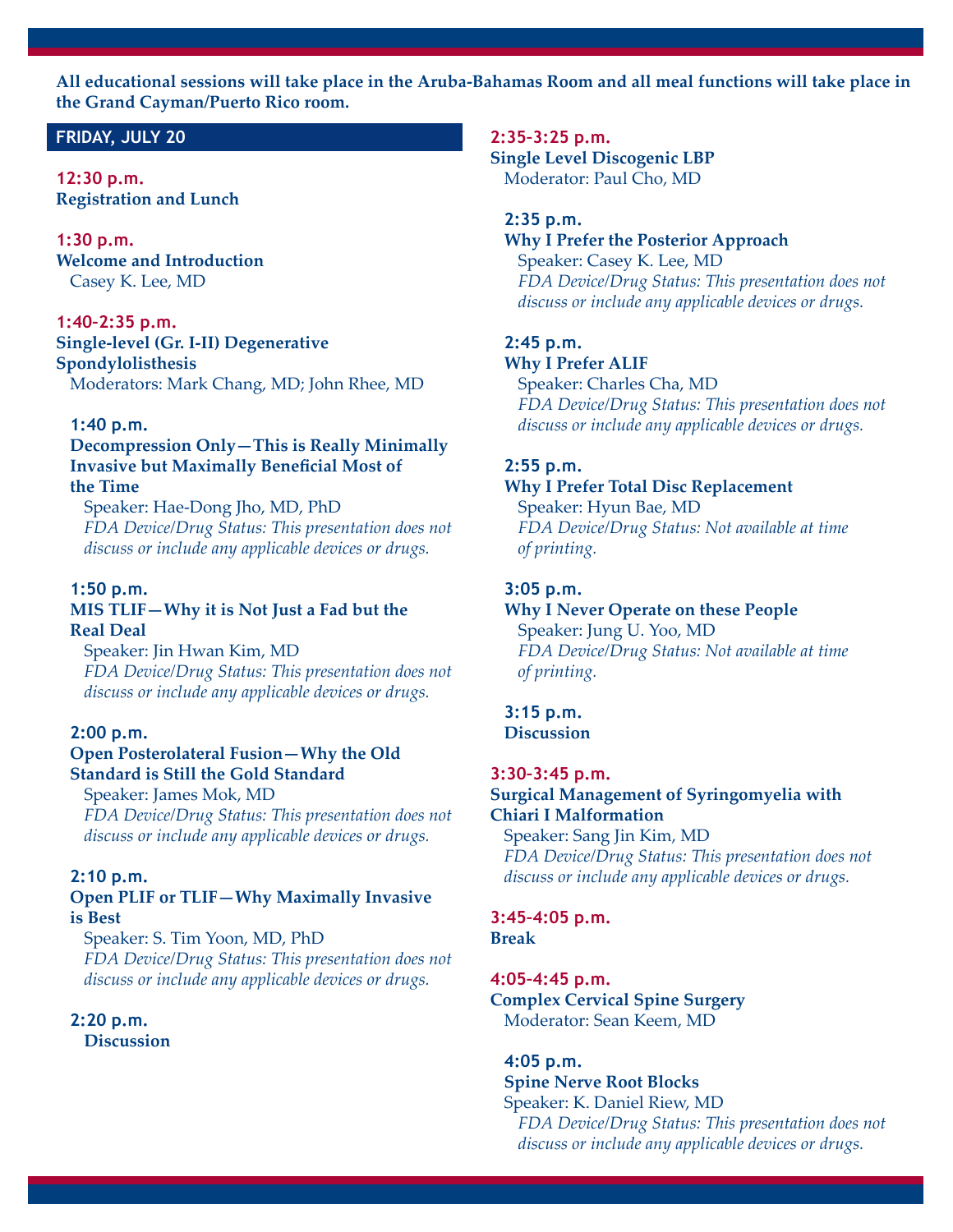# **4:15 p.m.**

# **Occipitocervical Fusion Techniques**

Speaker: Jon Park, MD *FDA Device/Drug Status: Posterior cervical lateral mass screws—Approved.*

# **4:25 p.m.**

# **Surgical Management of Cervical Tumors**

Speaker: Howard An, MD *FDA Device/Drug Status: OP-1 for disc repair— Investigational.*

#### **4:35 p.m. Discussion**

**4:45–5:30 p.m. Complications Of Cervical Surgery** Moderator: Sunny Kim, MD

# **4:45 p.m.**

# **Dysphagia and Airway Disturbances After Anterior Cervical Surgery**

Speaker: Brian Kwon, MD *FDA Device/Drug Status: This presentation does not discuss or include any applicable devices or drugs.*

# **4:55 p.m.**

# **C5 (and Other) Root Palsy After Anterior or Posterior Surgery: Etiology and Management**

Speaker: Youjeong Kim, MD *FDA Device/Drug Status: This presentation does not discuss or include any applicable devices or drugs.*

# **5:05 p.m.**

**Vertebral Artery Injuries** Speaker: Seung Hwan Yoon, MD *FDA Device/Drug Status: This presentation does not discuss or include any applicable devices or drugs.* 

**5:15 p.m. Panel Discussion**

**5:30 p.m. Business Meeting**

**6:15 p.m. Meeting Adjourns**

**7:30 p.m. Welcome Reception and Dinner**

# **SATURDAY, JULY 21**

**12:30 p.m. Registration and Networking Lunch**

**1:30 p.m. Announcements**

**1:40–2:50 p.m. The Future of Spine Surgery** Moderators: John Rhee, MD; Seong-Jun Ahn, MD

### **1:40 p.m.**

**New Frontiers in Disc Regeneration** Speaker: S. Tim Yoon, MD, PhD *FDA Device/Drug Status: This presentation does not discuss or include any applicable devices or drugs.*

# **1:55 p.m.**

# **Gene Therapy Update** Speaker: James Kang, MD *FDA Device/Drug Status: This presentation does not discuss or include any applicable devices or drugs.*

# **2:10 p.m.**

**Discussion**

# **2:20 p.m.**

#### **Nucleoplasty: Is it a Good Idea?**

Speaker: Youjeong Kim, MD *FDA Device/Drug Status: This presentation does not discuss or include any applicable devices or drugs.*

# **2:30 p.m.**

**Dynamic Stabilization: Does it Make Sense?** Speaker: Kee D. Kim, MD *FDA Device/Drug Status: Not available at time of printing.*

**2:40 p.m. Discussion**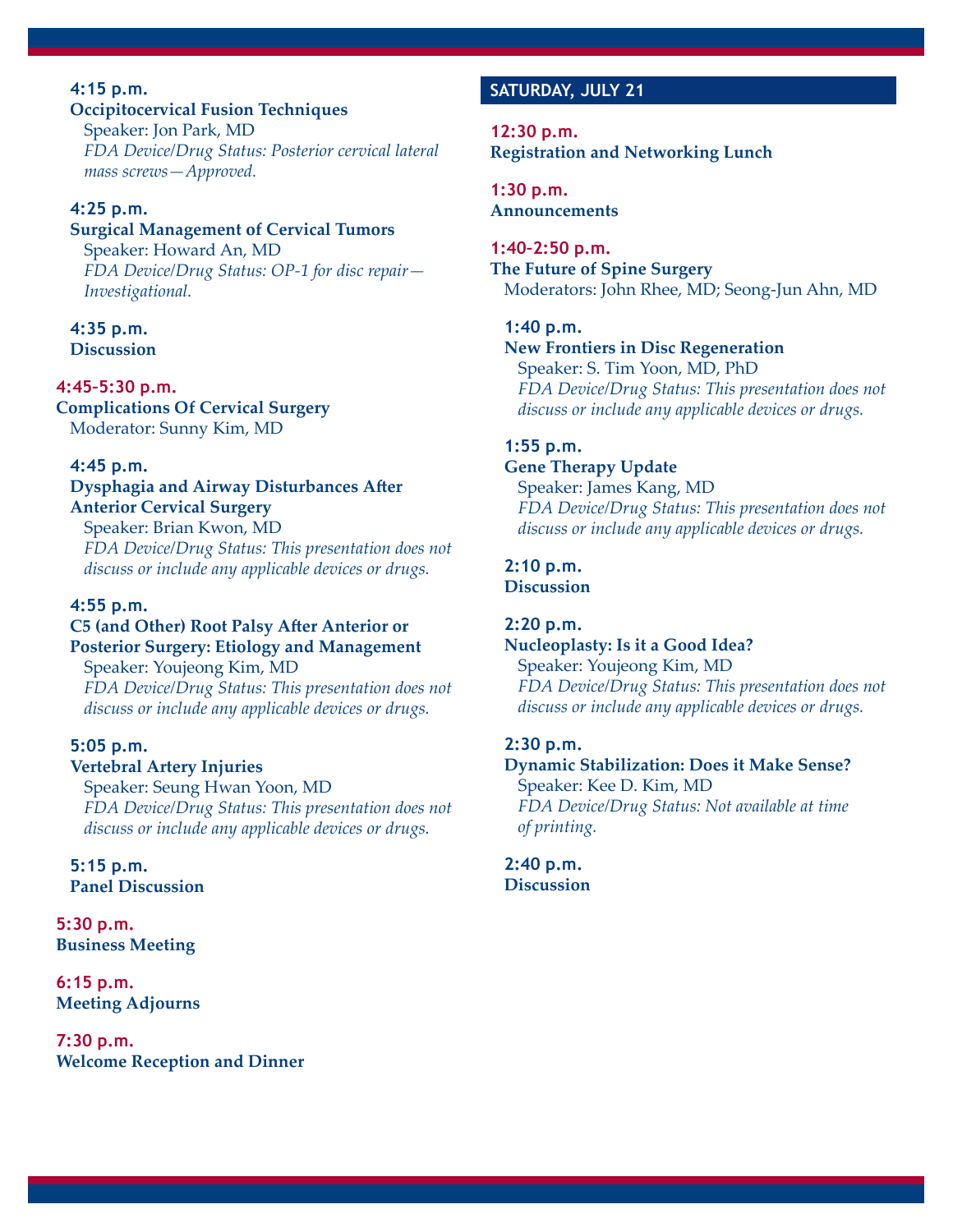### **2:50–3:56 p.m.**

**Spine Controversies: Single Level Myelopathy or Radiculopathy in the Cervical Spine** Moderator: Dan Riew, MD

#### **Elderly patient with Odontoid Fracture**

### **2:50 p.m.**

# **Operate**

Speaker: Jae Lim, MD *FDA Device/Drug Status: This presentation does not discuss or include any applicable devices or drugs.*

# **3:00 p.m.**

**Do Not Operate** Speaker: William W. Choi, MD *FDA Device/Drug Status: This presentation does not discuss or include any applicable devices or drugs.*

### **3:10 p.m. Discussion**

### **3:20 p.m.**

**Why ACDF is Best** Speaker: Paul Suh, MD *FDA Device/Drug Status: This presentation does not discuss or include any applicable devices or drugs.*

# **3:33 p.m.**

#### **Why Disc Replacement is Better**

Speaker: John Rhee, MD *FDA Device/Drug Status: Anterior cevical plates— Approved; Cervical disc replacement—Investigational.*

# **3:46 p.m. Discussion**

#### **3:56–4:25 p.m.**

**Pediatric Spinal Deformity** Moderator: Casey K. Lee, MD

#### **3:56 p.m.**

# **Non-fusion Alternatives for Treating Childhood Scoliosis**

Speaker: Paul Choi, MD *FDA Device/Drug Status: VEPTR—Approved; Spinal instrumentation—Not Approved.*

# **4:16 p.m.**

**Discussion**

#### **4:25–4:40 p.m.**

# **The Effect of Selective Epidural Hypothermia on Neural Apoptosis after Spinal Cord Injury in Rats** Speaker: Kee Yong Ha, MD

*FDA Device/Drug Status: This presentation does not discuss or include any applicable devices or drugs.*

**4:40–5:00 p.m. Break**

**5:00–6:30 p.m. Complex Topics in Spine Surgery** Moderator: Yong H. Kim, MD

#### **5:00 p.m.**

# **Managing L5-S1 in Long Fusion Constructs: When to go Front-Back or Do a TLIF/PLIF Instead**

Speaker: Rex A. W. Marco, MD *FDA Device/Drug Status: This presentation does not discuss or include any applicable devices or drugs.*

#### **5:15 p.m.**

**Sagittal Imbalance in the Adult: When Front-Back is Enough, Versus When to do Smith-Peterson Osteotomies Versus Pedicle Subtraction Osteotomies**

Speaker: Yongjung Kim, MD *FDA Device/Drug Status: Not available at time of printing.*

**5:30 p.m. Discussion**

#### **5:45 p.m.**

# **Indications for Neural Monitoring in the Cervical Spine**

Speaker: Jeffrey Roh, MD *FDA Device/Drug Status: This presentation does not discuss or include any applicable devices or drugs.*

#### **6:00 p.m.**

# **Spinal Cord Injury Research Update** Speaker: Brian Kwon, MD *FDA Device/Drug Status: Cethrin, Minocycline— Not Approved.*

**6:15 p.m. Discussion**

**6:30 p.m. Meeting Adjourns**

**7:30 p.m. Dinner Buffet**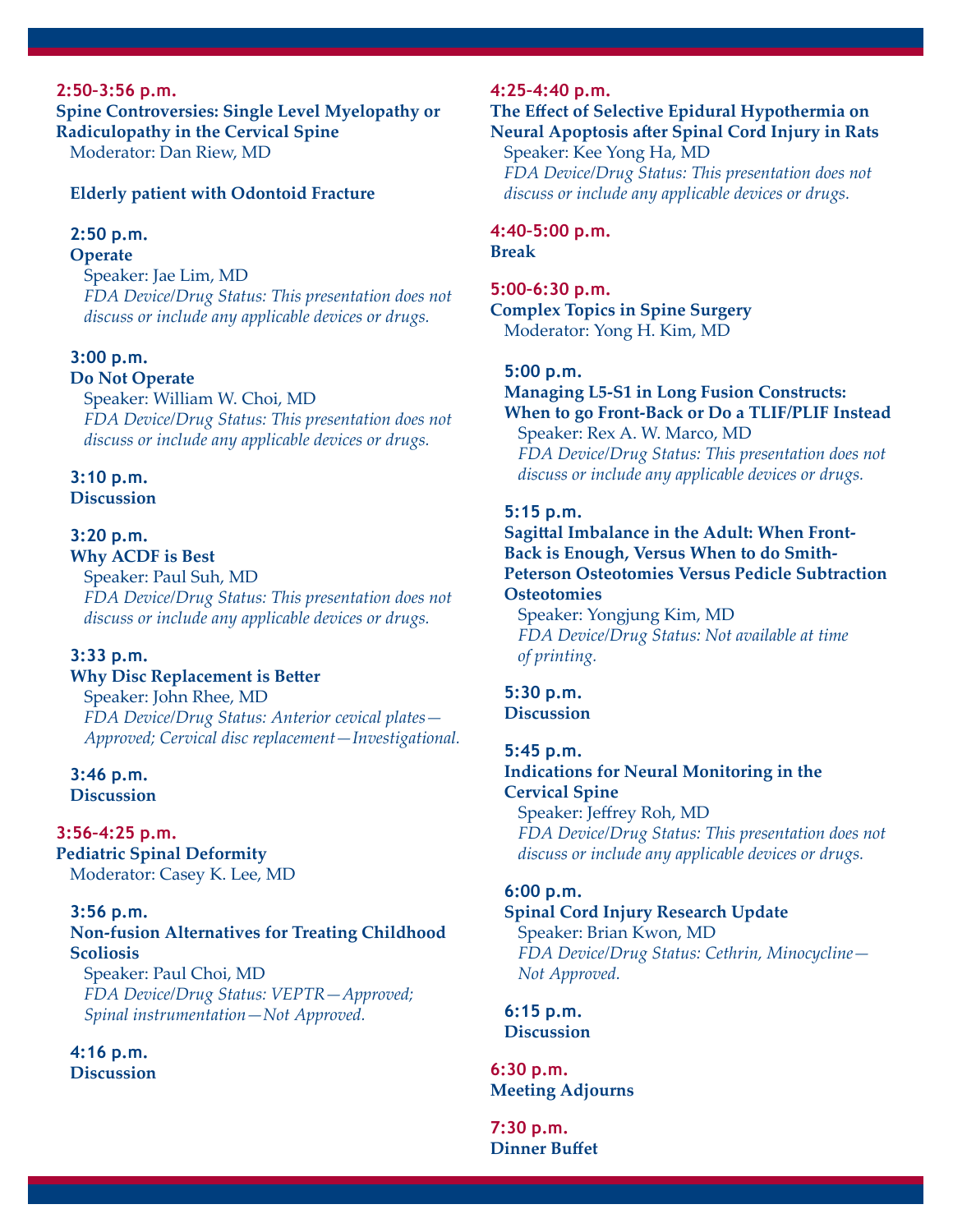#### **Disclosure information**

As a sponsor accredited by the ACCME, the North American Spine Society (responsible for administering credit for KASS) must ensure balance, independence, objectivity and scientific rigor in all its sponsored activities. Therefore anyone presenting at the Korean American Spine Society Annual Meeting must provide disclosures of all financial conflicts of interest and FDA status of drugs/devices discussed. Disclosure information will be made available orally before the presentation begins and is printed in this program.

### **FDA Disclosure**

If a device or drug requiring FDA approval is identified as an important component of your presentation you must indicate the FDA status for its use, as it will be discussed in this presentation. You will be required to provide the name of the devices and/or drugs in your presentation requiring FDA approval, along with the status of "Approved for this indication," "Investigational" or "Not Approved" for use as discussed in the presentation." This information is listed in this program.

# **Commercial Support Disclosure**

KASS requires all authors to disclose all financial relationships they have regardless of whether it affects the specific presentation being given at this meeting. The principal aim of the policy is to provide uniform and complete disclosure of financial relationships among all faculty presenting at all meetings being sponsored by the North American Spine Society.

The intent of this policy is to encourage disclosure of situations in which there is even the potential for bias, without any implications regarding actual bias. The establishment of uniform disclosure requirements frees individuals from having to decide which relationships might influence his or her decision-making and which are irrelevant.

# **Conflict of interest Disclosure index**

This index lists all disclosure information for all faculty speaking at the KASS meeting.

## **Financial Conflict of Interest Disclosure Key**

Direct or indirect remuneration

- a. Royalties
- b. Stock ownership (options, warrants)
- c. Consulting fees
- d. Loans from the sponsor
- e. Speaking arrangements

Holding a position in a company

- f. Board of Directors
- g. Scientific Advisory Board
- h. Other office in the company

### Receiving support from sponsors

- i. Endowments
- j. Research support for investigator salary
- k. Research support for staff and materials
- l. Discretionary funds
- m. Support of clinical staff or training
- n. Trips/travel
- o. Other sponsorship

### **Degree of Support**

- 1. None: less than \$250 per year.
- 2. Minor: \$250 up to \$10,000 total support (from all sources combined) per year, or less than or equal to 5% company ownership if value of ownership is less than or equal to \$10,000.
- 3. Major: more than \$10,000 total support (from all sources combined) per year, or more than 5% company ownership.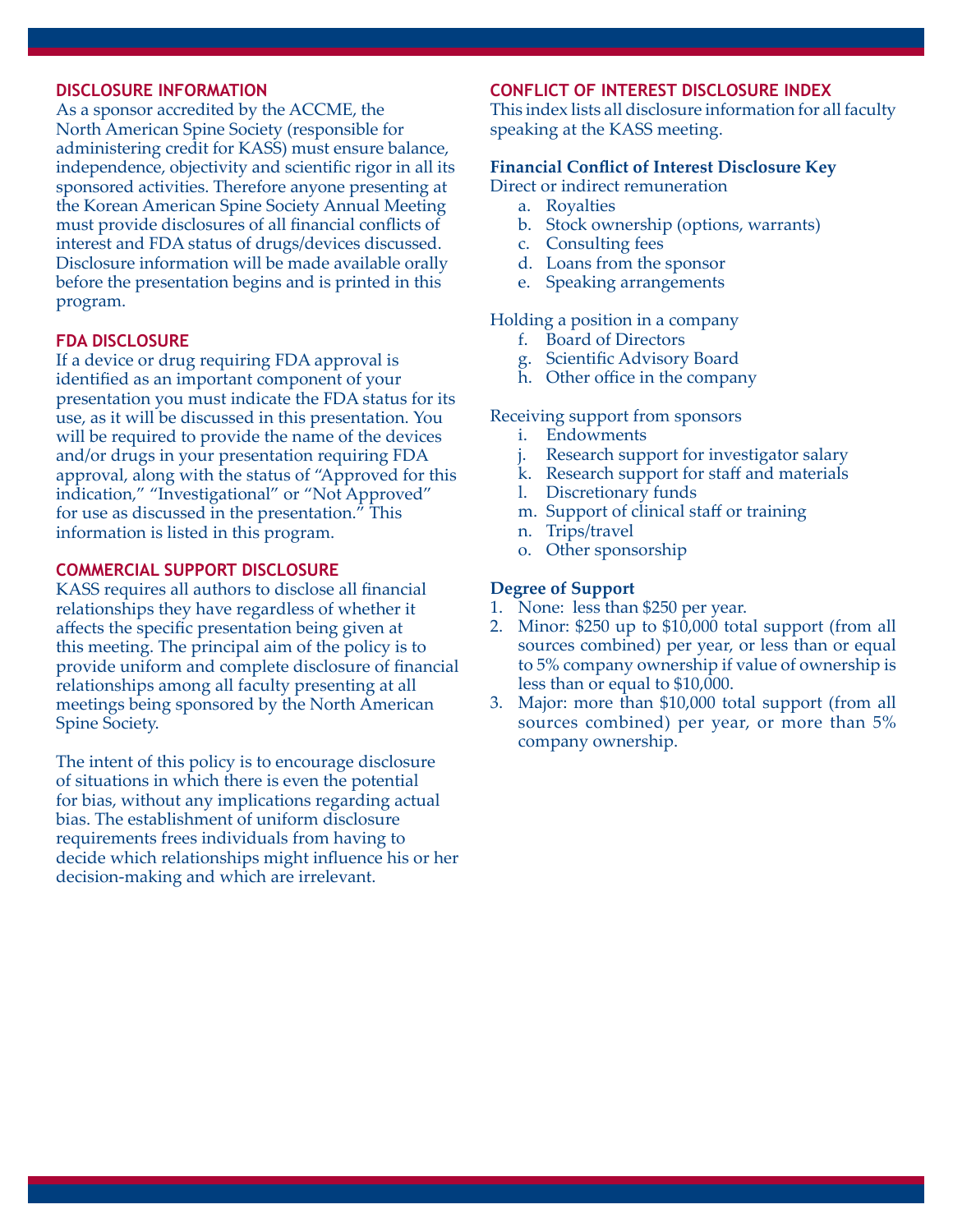Ahn, Seong-Jun: Not available at time of printing. An, Howard: a3–U&I Inc.; c2–Stryker, Inc., Zimmer Spine, Inc.; f3–Articular Engineering, Inc.; g2–N Spine, Inc., Stryker Biotech, Inc., Soinal Kinetics, Inc.; i3–Rush University Medical Center; k3– Stryker, Inc.; m3–Medtronic, Inc., DePuy Spine. Bae, Hyun: Not available at time of printing. Cha, Charles: No conflicts declared. Chang, Mark: No conflicts declared. Cho, Paul: No conflicts declared. Choi, Paul: No conflicts declared. Choi, William W.: c2, e2–Biomet Spine, Stryker Spine. Ha, Kee Yong: No conflicts declared. Jho, Hae-Dong: No conflicts declared. Kang, James: k3–Medtronic. Keem, Sean: c2, n2, o2–NuVasive; e3, g3–DePuy Spine. Kim, Jin Hwan: No conflicts declared. Kim, Kee D.: Not available at time of printing. Kim, Sang Jin: No conflicts declared. Kim, Sunny: No conflicts declared. Kim, Yong H.: c2–Biomet Spine. Kim, Yongjung: Not available at time of printing. Kim, Youjeong: No conflicts declared. Kwon, Brian: c2, k3–Medtronic. Lee, Casey K.: c2–Stryker Spine; f3–Nexgen Spine. Lim, Jae: No conflicts declared. Marco, Rex: k2–Synthes; m3–Fellowship–Synthes, Danek, DePuy. Mok, James: Not available at time of printing. Park, Jon: e2, k3–DePuy Spine; g2–Dfine, Inc.; k3– Interventional Spine. Rhee, John: a3–Biomet Spine. Riew, K. Daniel: a2, b3–Osprey Corporation; a3–EBI; k3–Medtronic Sofamor Danek. Roh, Jeffrey: No conflicts declared. Suh, Paul: b3–K2M; c3–Biomet Spine. Yoo, Jung U.:Not available at time of printing. Yoon, Seung Hwan: No conflicts declared. Yoon, S. Tim: c2–Medtronic, Stryker; m3–Synthes, Abbott Spine.